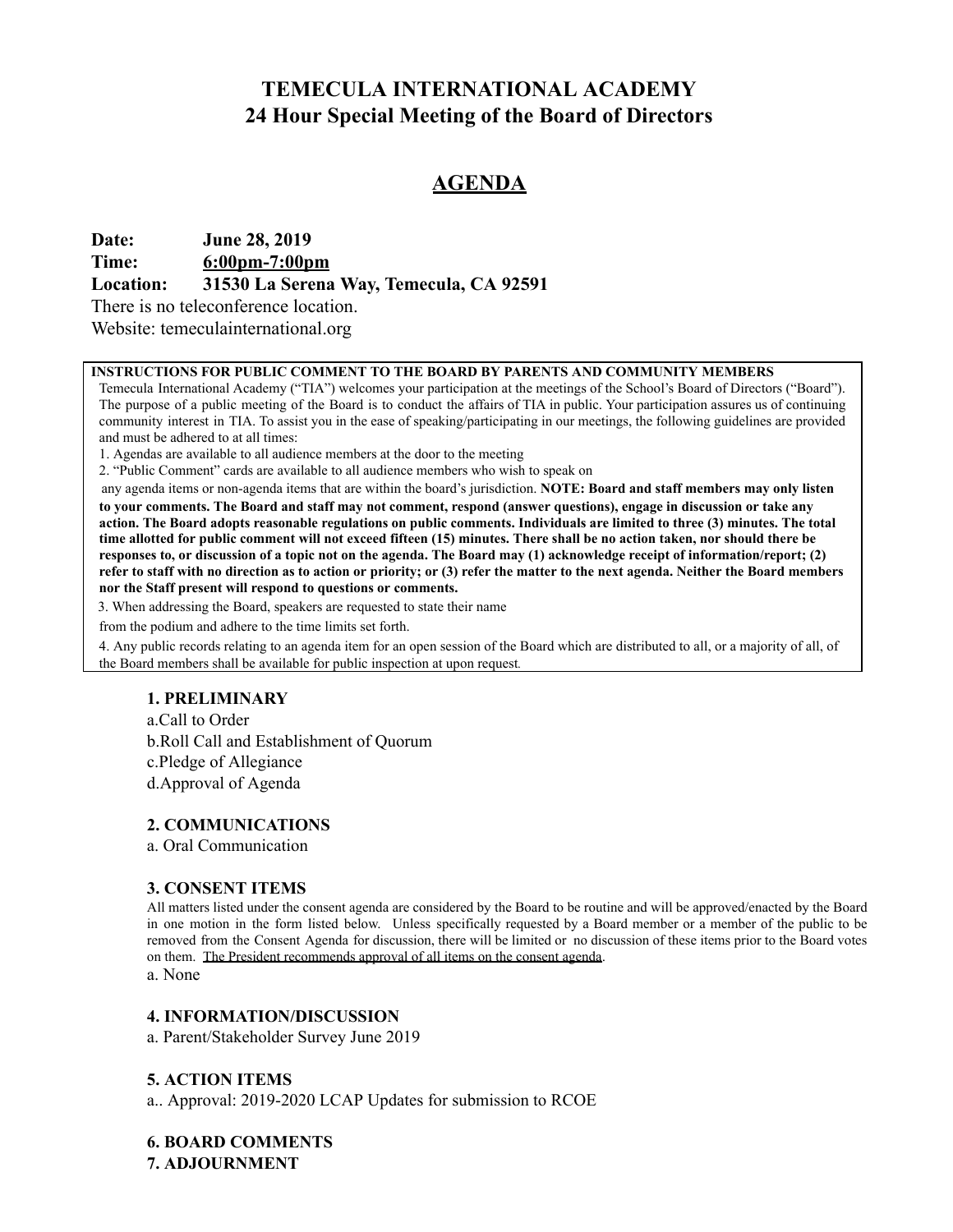**THE ORDER OF BUSINESS MAY BE CHANGED WITHOUT NOTICE**. Notice is hereby given that the order of consideration of matters on this agenda may be changed without prior notice.

**REASONABLE LIMITATIONS MAY BE PLACED ON PUBLIC TESTIMONY.** The Board's presiding officer reserves the right to impose reasonable time limits on public testimony to ensure the agenda is completed.

**SPECIAL PRESENTATIONS MAY BE MADE.** Notice is hereby given that, consistent with the requirements of the Bagley-Keene Open Meeting Act, special presentations not mentioned in the agenda may be made at this meeting. However, any such presentation will be for information only.

**REASONABLE ACCOMMODATION WILL BE PROVIDED FOR ANY INDIVIDUAL WITH A DISABILITY**. Pursuant to the Rehabilitation Act of 1973 and the Americans with Disabilities Act of 1990, any individual with a disability who requires reasonable accommodation to attend or participate in this meeting of the Board of Directors may request assistance by contacting (951) 816-5506

**FOR MORE INFORMATION**. Concerning this agenda, please contact (951) 816-5506.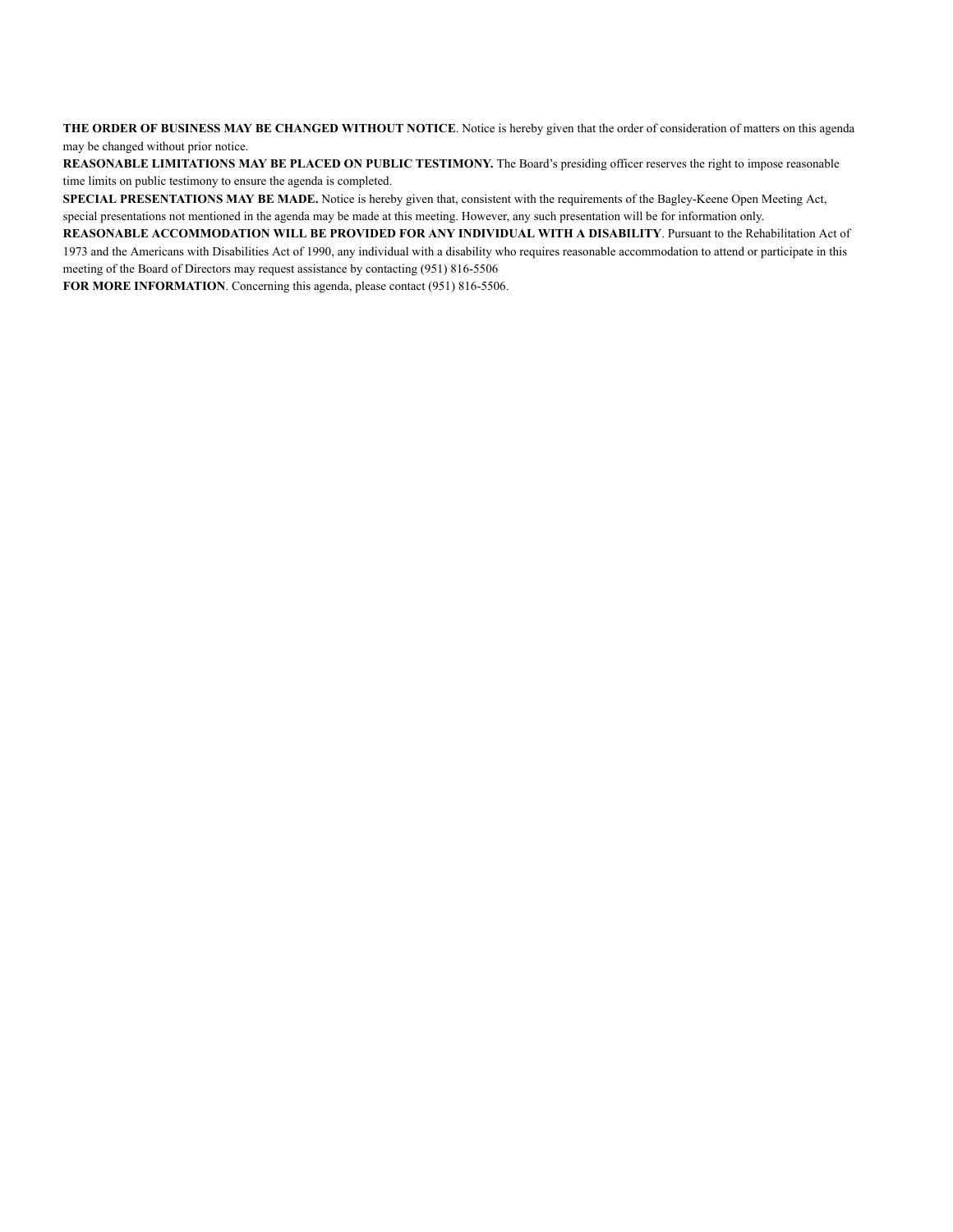

# TEMECULA **INTERNATIONAL ACADEMY**

# **LCAP Year: 2019-2020**

# **INTRODUCTION**

Temecula International Academy is a Kindergarten through 8th grade charter school authorized by Riverside County Office of Education to serve students in Temecula Valley. The school is established to provide a smaller learning community for elementary and middle school students, foundational world language instruction to provide students the opportunity to gain proven cognitive benefits of early second language acquisition, and leadership skill development through early consistent social and emotional intelligence training using the RULER model and general global awareness supported by integrated, project-based learning.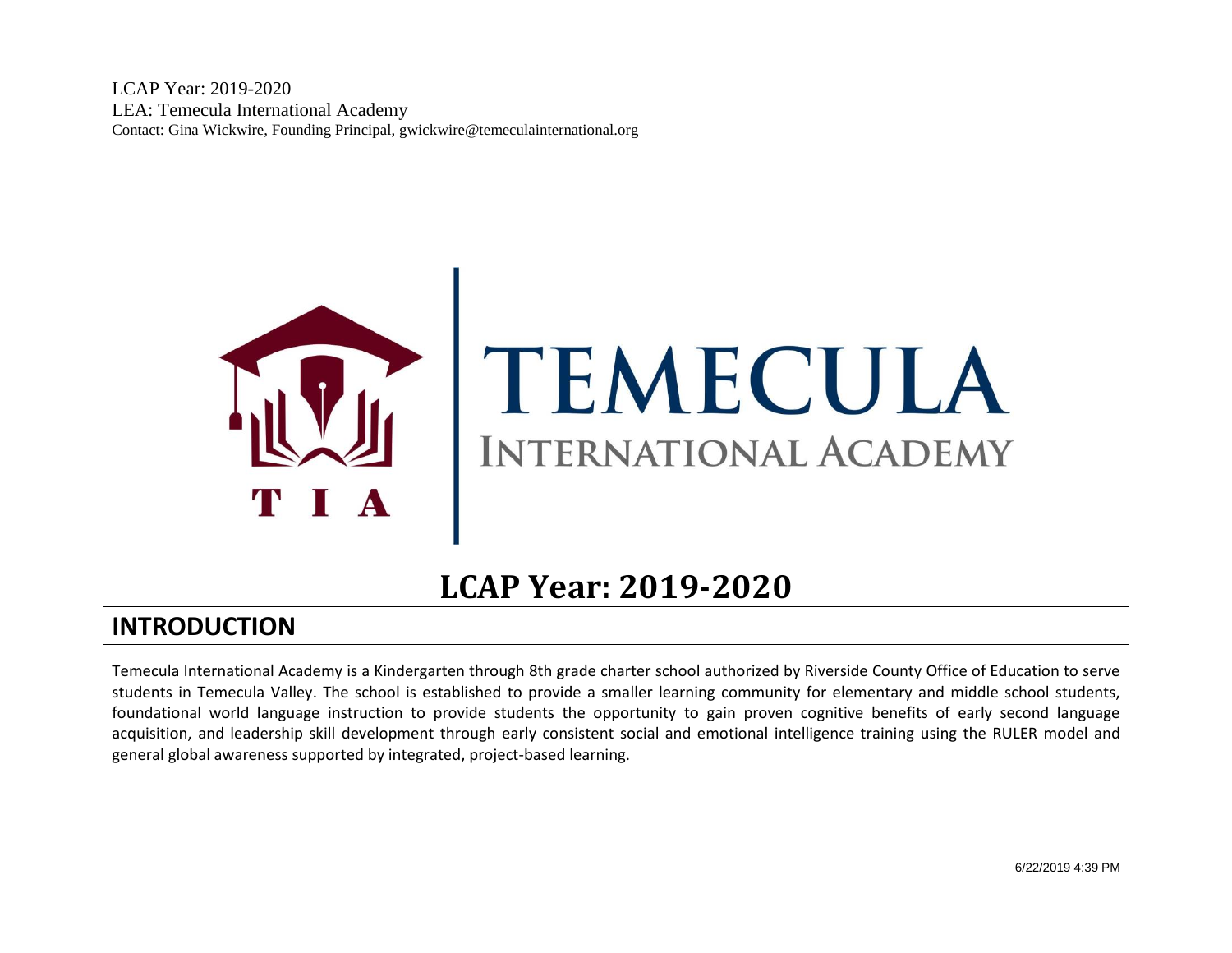# **Section 1: Stakeholder Engagement**

## **A. Involvement Process of Stakeholders & Impact on the LCAP**

#### **State Priority 3:**

Temecula International Academy has established a community with all stakeholders: parents, teachers, students, and community members. **Impact:**

*Year 1: created a Parent Advisory Committee and included parents' feedback on LCAP at meetings throughout the year. Year 2: Continued with our Parent Advisory Committee, included student leadership from grades 4-7, and gathered feedback from surveys. Year 3: Continue with Parent Advisory Committee, establish an ELPAC parent group, and for student leadership expanding to grades 4-8.*

#### **State Priority 4:**

Staff (new/returning) involved in a staff development at the beginning of the year. Staff reviews school-wide data from iReady, CAASP, MAP, curriculum benchmarks, and student personalized learning plans.

#### **Impact:**

*Year 1: As a new school, we defined each section in terms of how as a staff we could meet these goals. Staff Development days were held throughout the year.* 

*Year 2: Staff development calendar was created to support the LCAP goals with specific professional developments (i.e. R.U.L.E.R., CAASP, Foreign Language, School Safety, Common Core Alignment with our new curriculum, iReady).*

*Year 3: Additional staff development days were added to the calendar and planned based on teacher feedback and assessment data. We will be adding our ELA curriculum from Pearson, integrating our Foreign Language and RULER within our monthly themes, and adjusting our action items based on the feedback from our spring survey of 2019.*

#### **State Priority 5 & 6:**

Within our student leadership body from grades 4-7, we review our school-wide goals and include our students by giving feedback and taking part in the planning of the upcoming year.

#### **Impact:**

*Year 1: Leadership was established in grades 4-6*

*Year 2: Student leadership and government expanded and included more students in grades 4-7*

*Year 3: Student leadership and government will expand to grades 4-8*

*Our students designed engaging activities for our students with Foreign Language Days, R.U.L.E.R. activities, assemblies, and S.T.E.A.M. every Friday that is aligned with the LCAP goals.*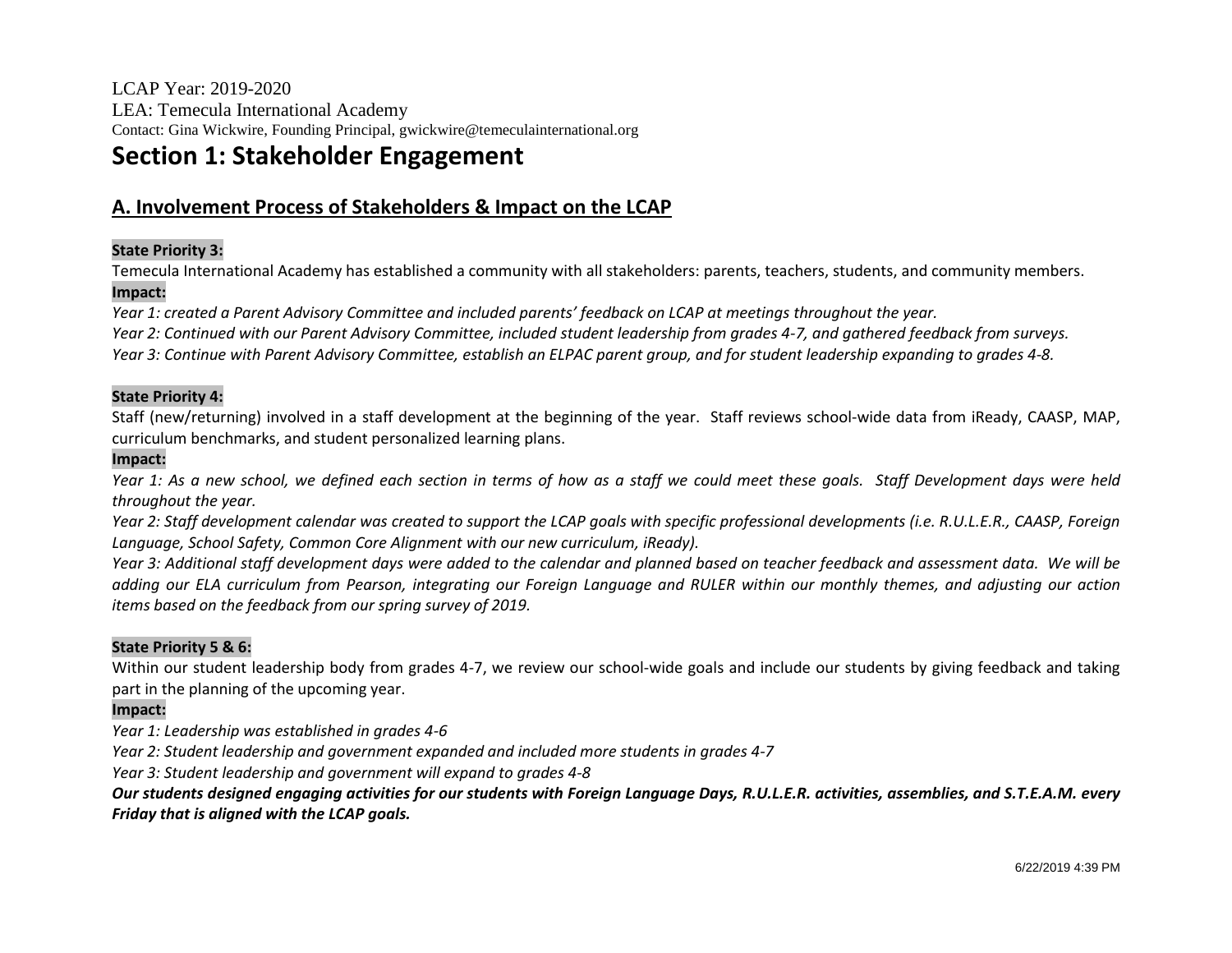## **B. Annual Update**

#### **PART 1**: The key objectives of the 2017-2020 LCAP plan for TIA is to create goals and specific metrics in the following areas:

1. Implementation of the RULER model for social emotional training for students. The focus is on successful outcomes in areas of improved student behavior and constructive parent engagement.

2. Development and adherence to rigorous school curriculum that focuses on: TIA Met and exceeded their 2% gain for CAASP MATH and ELA. In the area of math, TIA increased by 12% and in ELA, TIA increased by 20%.

a. Foundational World Language Instruction

- b. Implementation of CA COMMON CORE State Standards curriculum
- c. Utilizing Data to Drive Instruction

3. Creating a school climate that engages all stakeholders to understand, identify, and impact the barriers students and parents in the community to attend school daily.

**PART 2:** Annual Adjustments from year 1 and year 2

A*djusted action items in year 2 to include:*

*a. Spanish and French alignment with state requirements and standards to support high school preparation.*

*b. Lesson Plans aligned to the common core curriculum based on our adopted curriculum.*

*c. iReady utilized in year 2, along with CAASP results, to create personalized plans for each student and SMART goals.*

*d. Survey data and feedback gathered to prepare for LCAP Year 3, 2019-2020.*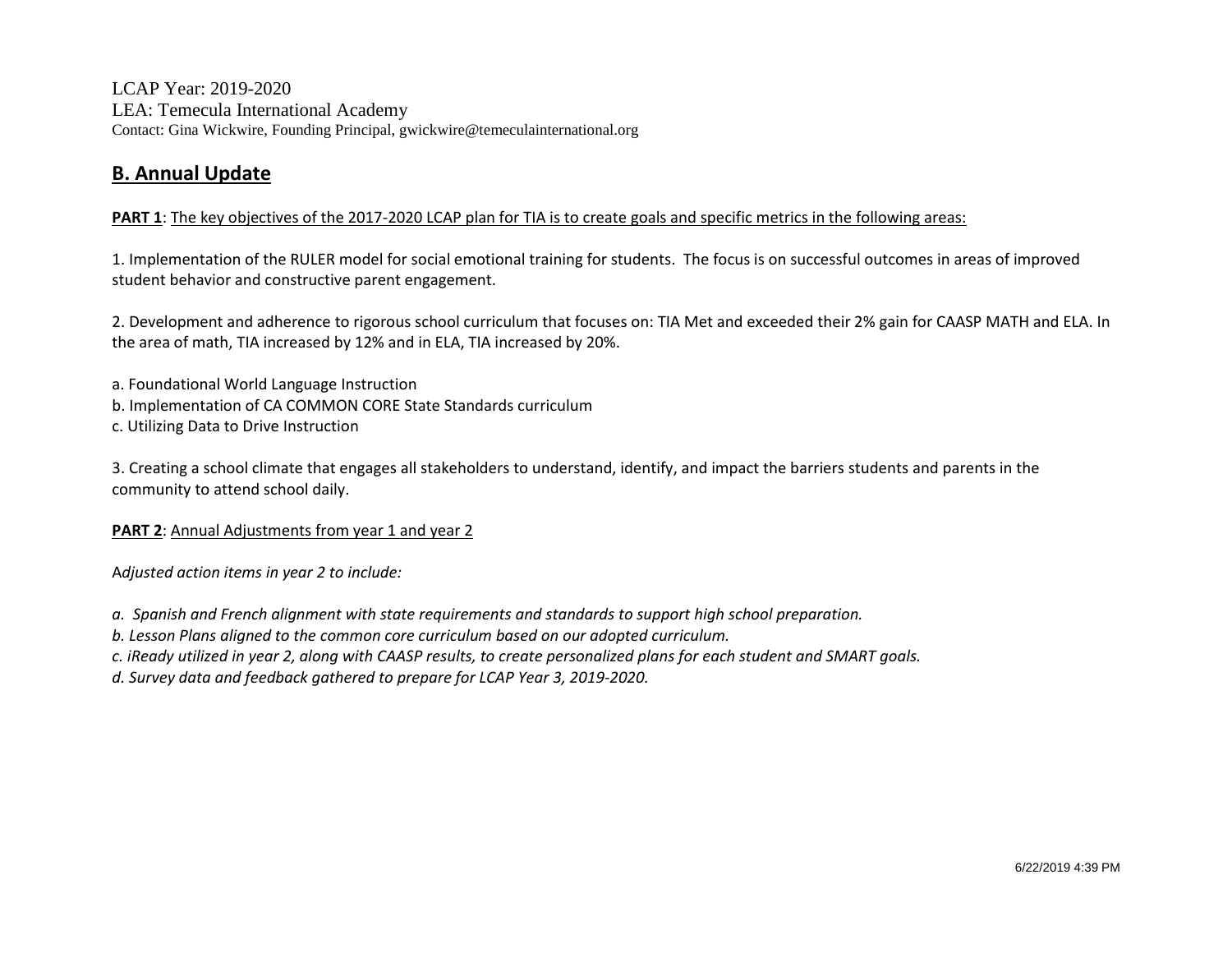LEA: Temecula International Academy

Contact: Gina Wickwire, Founding Principal, gwickwire@temeculainternational.org

# **Section 2: Goals, Actions, Expenditures, and Progress Indicators**

| Implementation of the RULER model for social emotional training for students. The focus is on successful<br><b>GOAL: 1</b><br>outcomes in areas of improved student behavior and constructive parent engagement.<br>For TIA<br>Goal applies to all students including subgroups of English learners, low-income pupils, and or foster youth.<br>(LEA & School) |                                                                                          |                       | <b>Related State</b><br>and/or Local<br>Priorities:<br>STATE: 3,56<br>Local: 3,5,6 |                                        |
|----------------------------------------------------------------------------------------------------------------------------------------------------------------------------------------------------------------------------------------------------------------------------------------------------------------------------------------------------------------|------------------------------------------------------------------------------------------|-----------------------|------------------------------------------------------------------------------------|----------------------------------------|
| In the area emotional vocabulary, students have limited vocabulary to describe emotional and social conflict that may develop in the classroom or school<br>Area of need:<br>environment.                                                                                                                                                                      |                                                                                          |                       |                                                                                    |                                        |
| To train all staff and offer training to our parents and community<br>LCAP YEAR 1 (2017-2018) Expected Annual Measurable Outcomes:<br>stakeholders in R.U.L.E.R. Year 1/Phase 1                                                                                                                                                                                |                                                                                          |                       |                                                                                    |                                        |
| <b>Actions/Services</b>                                                                                                                                                                                                                                                                                                                                        |                                                                                          | Scope of Service      | Pupils to be served within<br>identified scope of service                          | <b>Budgeted</b><br><b>Expenditures</b> |
| Administration attended training at YALE University, in October of 2017.                                                                                                                                                                                                                                                                                       |                                                                                          | District/school level | X ALL                                                                              | \$50,000.00                            |
| Parent Workshop Trainings to be held to train our community with the Mood Meter and<br>establishing a Charter at home approximately 4 times annually.                                                                                                                                                                                                          |                                                                                          | School level          | X ALL                                                                              |                                        |
| monthly Staff/Professional Developments.                                                                                                                                                                                                                                                                                                                       | Staff received Year1/Phase of the R.U.L.E.R. Model training at TIA in August 2017 and in | School Level          | X ALL                                                                              |                                        |
|                                                                                                                                                                                                                                                                                                                                                                | For students and parents to feel that the implementation of R.U.L.E.R. is $\blacksquare$ |                       |                                                                                    |                                        |

| LCAP YEAR 2 (2018-2019) Expected Annual Measurable Outcomes:                                                                                                        | For students and parents to feel that the implementation of R.U.L.E.R. is<br>80% or more successful. |                                                              |                                        |
|---------------------------------------------------------------------------------------------------------------------------------------------------------------------|------------------------------------------------------------------------------------------------------|--------------------------------------------------------------|----------------------------------------|
| <b>Actions/Services</b>                                                                                                                                             | Scope of Service                                                                                     | Pupils to be served<br>within identified scope<br>of service | <b>Budgeted</b><br><b>Expenditures</b> |
| Grade Level representative from middle, primary, and upper grades attend R.U.L.E.R.<br>conference locally and support staff with additional training and resources. | District/school level                                                                                | X ALL                                                        | \$87,500.00                            |
| Survey: Parents knowledge of R.U.L.E.R. and student utilizing it in the classroom.                                                                                  | School level                                                                                         | X ALL                                                        |                                        |
| Staff received Year 2 / Phase 2 of the R.U.L.E.R.                                                                                                                   | School Level                                                                                         | X ALL                                                        |                                        |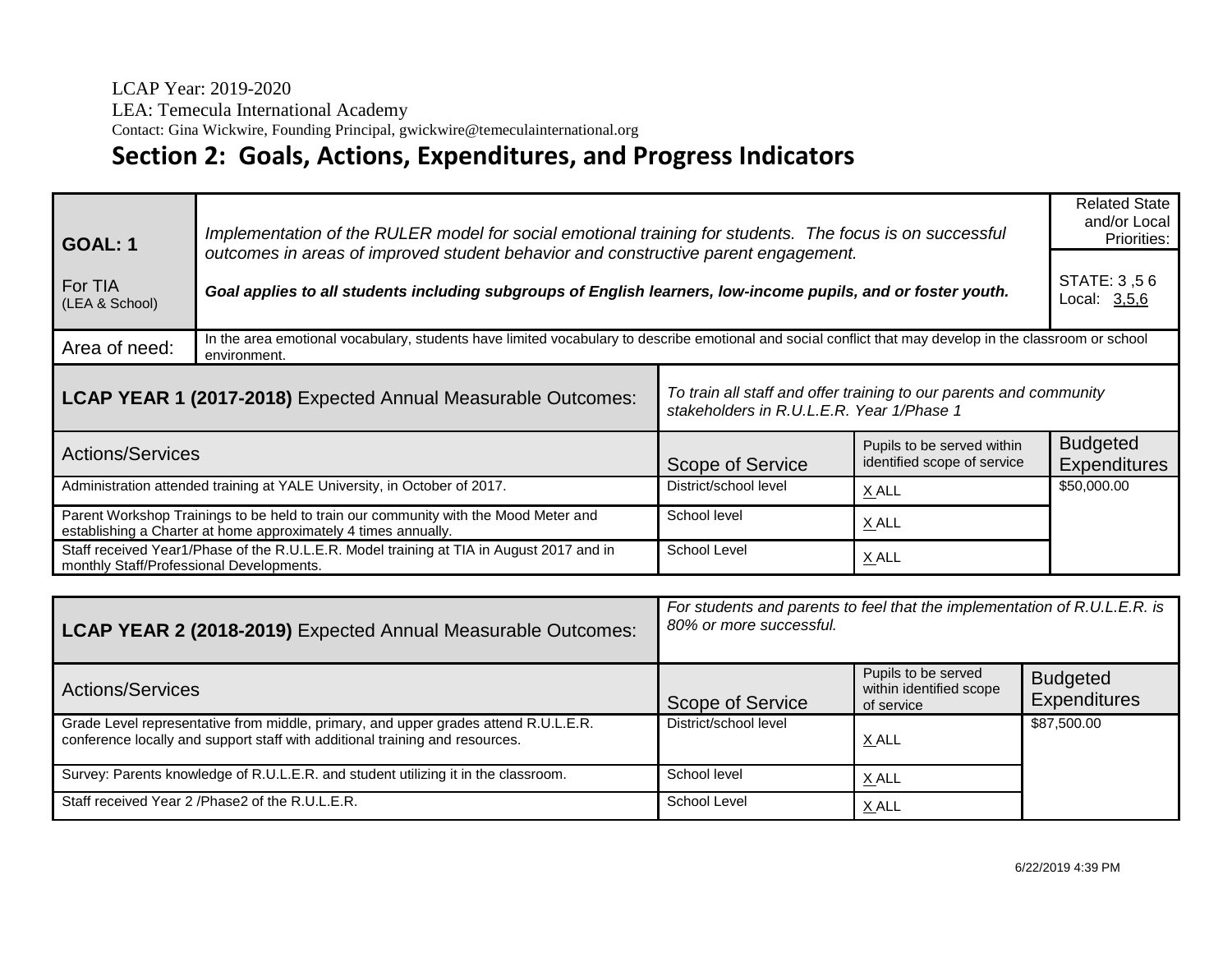#### **Goal 1: LCAP Year 2 2018-2019 Expected Annual Measurable Outcomes: Goal MET**

*For students and parents to feel that the implementation of R.U.L.E.R. is 80% or more successful.*



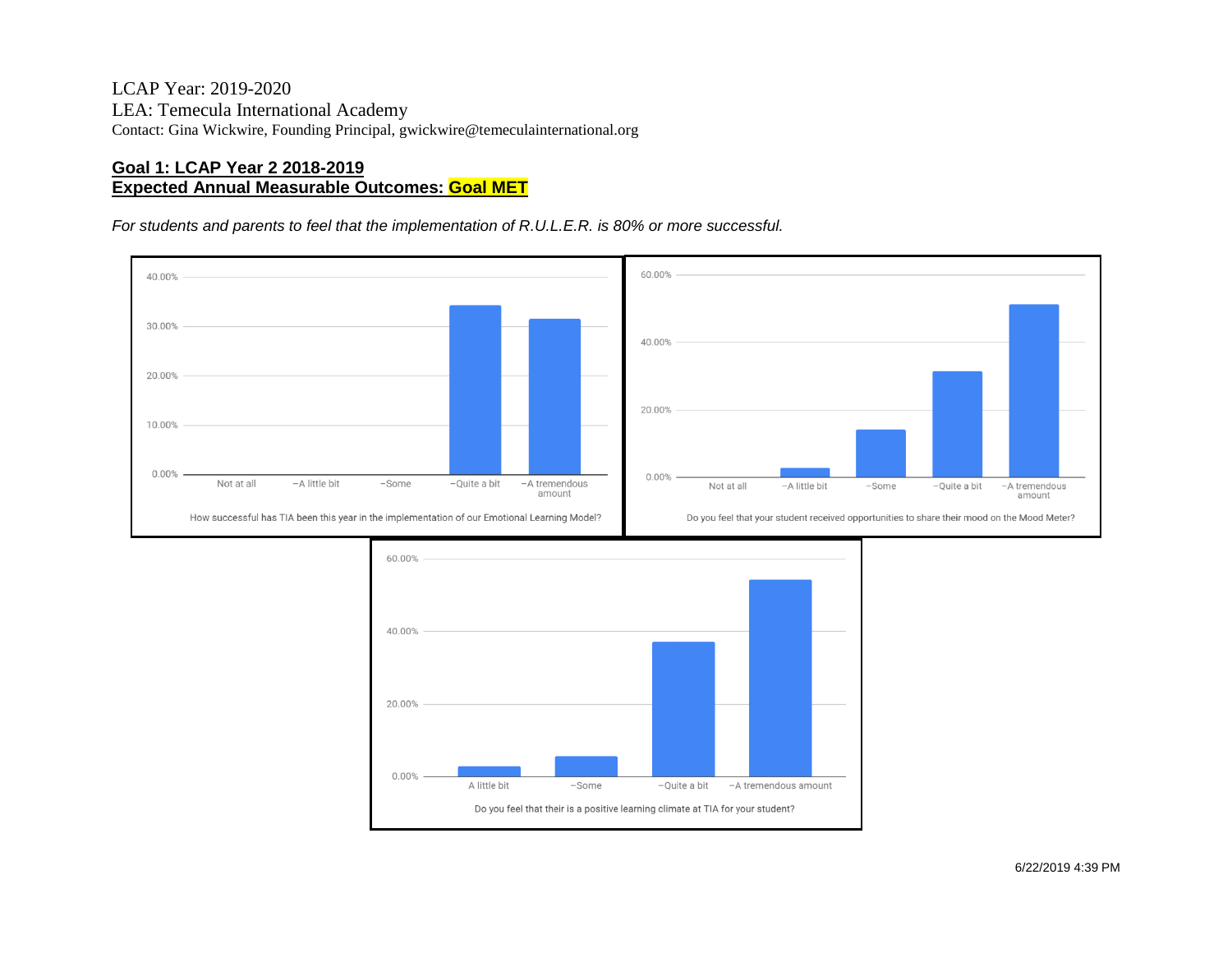| LCAP YEAR 3 (2019-2020) Expected Annual Measurable Outcomes:                                                                                                                                                                       | For students and parents to feel that the implementation of R.U.L.E.R. is<br>85% or more successful. |                                                              |                                 |
|------------------------------------------------------------------------------------------------------------------------------------------------------------------------------------------------------------------------------------|------------------------------------------------------------------------------------------------------|--------------------------------------------------------------|---------------------------------|
| <b>Actions/Services</b>                                                                                                                                                                                                            | Scope of Service                                                                                     | Pupils to be served<br>within identified scope<br>of service | <b>Budgeted</b><br>Expenditures |
| Returning staff train new staff with district team on Year 1 & 2 of R.U.L.E.R. at TIA. Staff will<br>receive Year3 /Phase of the R.U.L.E.R. Model training at TIA in August 2018 and in monthly<br>Staff/Professional Developments | District/school level                                                                                | X ALL                                                        | \$121,250.00                    |
| Survey: Parents knowledge of R.U.L.E.R. and student utilizing it in the classroom.                                                                                                                                                 | School level                                                                                         | X ALL                                                        |                                 |
| Student Survey: demonstrate understanding and utilization of R.U.L.E.R. in the classroom and<br>on the playground.                                                                                                                 | School Level                                                                                         | X ALL                                                        |                                 |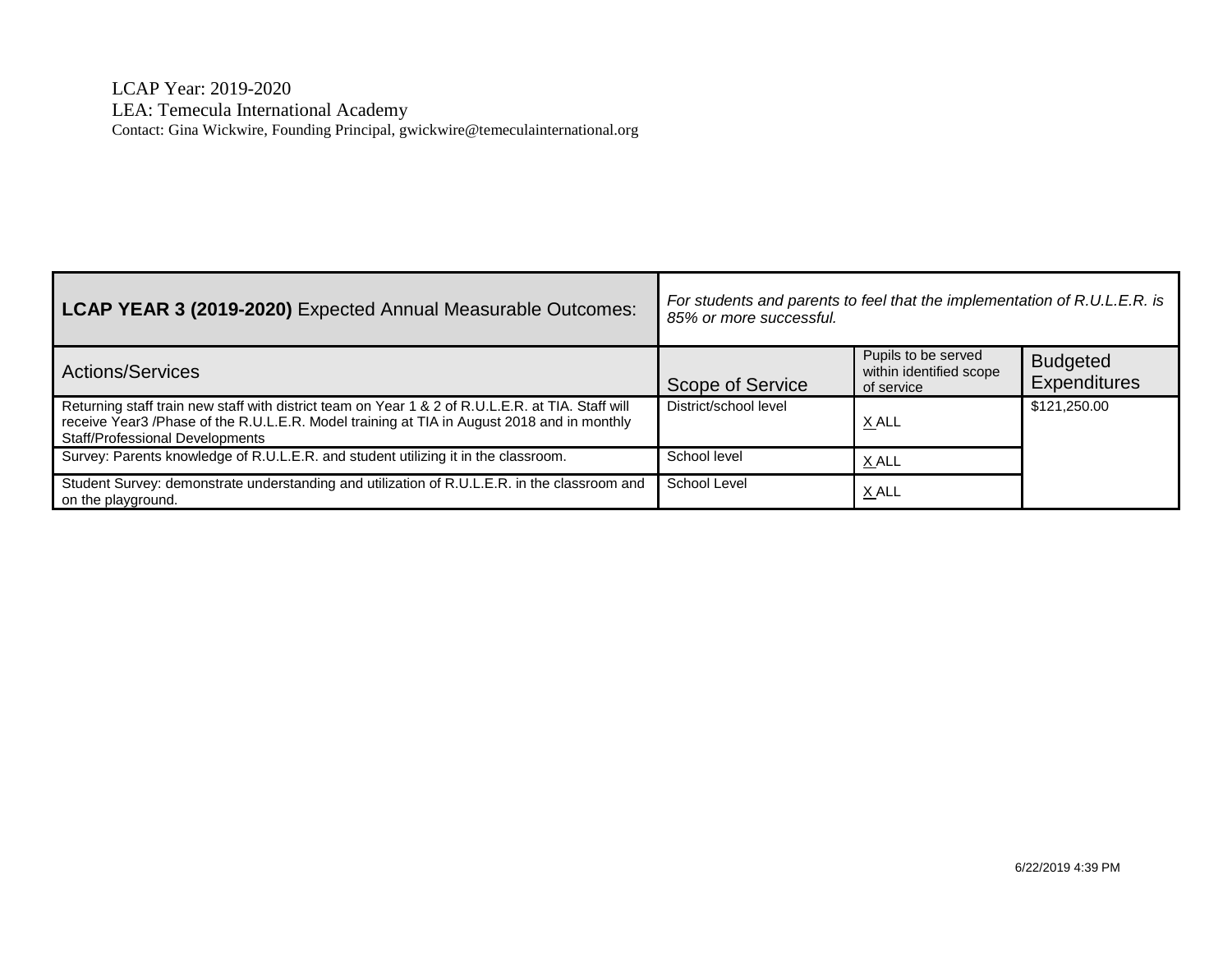| <b>GOAL: 2</b><br>For TIA<br>(LEA & School)                                                                                               | Development and adherence to rigorous school curriculum that focuses on: Foundational World Language Instruction,<br>Implementation of CA COMMON CORE State Standards curriculum, and Utilizing Data to Drive Instruction<br>Goal applies to all students including subgroups of english learners, low-income pupils, and or foster youth. |                                                                                                                                               |                                                              | <b>Related State</b><br>and/or Local<br>Priorities:<br><b>STATE: 1,2,7</b><br>Local:<br>1,2,7 |
|-------------------------------------------------------------------------------------------------------------------------------------------|--------------------------------------------------------------------------------------------------------------------------------------------------------------------------------------------------------------------------------------------------------------------------------------------------------------------------------------------|-----------------------------------------------------------------------------------------------------------------------------------------------|--------------------------------------------------------------|-----------------------------------------------------------------------------------------------|
| Area of need:                                                                                                                             | Purchasing the curriculum with our PSGCP grant that is in our charter and supports the mission and vision of our school.                                                                                                                                                                                                                   |                                                                                                                                               |                                                              |                                                                                               |
| LCAP YEAR 1 (2017-2018) Expected Annual Measurable Outcomes:                                                                              |                                                                                                                                                                                                                                                                                                                                            | To complete curriculum adoption, alignment, and staff training that<br>utilizes iReady to assess our growth and success of our students.      |                                                              |                                                                                               |
| <b>Actions/Services</b>                                                                                                                   |                                                                                                                                                                                                                                                                                                                                            | Scope of Service                                                                                                                              | Pupils to be served<br>within identified scope<br>of service | <b>Budgeted</b><br><b>Expenditures</b>                                                        |
|                                                                                                                                           | Design/ implement a comprehensive language program that will meet the needs of all learners.                                                                                                                                                                                                                                               | District/school level                                                                                                                         | X ALL                                                        | 12,000.00                                                                                     |
| Provide staff development that will train and support students in teaching the state aligned<br>Common Core Curriculum.                   |                                                                                                                                                                                                                                                                                                                                            | School level                                                                                                                                  | X ALL                                                        |                                                                                               |
| instruction for all learners.                                                                                                             | Train teachers on how to utilize iReady in the areas of ELA and Math to plan and drive                                                                                                                                                                                                                                                     | School Level                                                                                                                                  | X ALL                                                        |                                                                                               |
| LCAP YEAR 2 (2018-2019) Expected Annual Measurable Outcomes:                                                                              |                                                                                                                                                                                                                                                                                                                                            | *To achieve a 2% increase in both the areas of ELA and Math on the<br>CAASP 2018-2019 results.<br>*To receive 80% or better on parent survey. |                                                              |                                                                                               |
| <b>Actions/Services</b>                                                                                                                   |                                                                                                                                                                                                                                                                                                                                            | Scope of Service                                                                                                                              | Pupils to be served<br>within identified scope<br>of service | <b>Budgeted</b><br><b>Expenditures</b>                                                        |
|                                                                                                                                           | Create levels in foreign language based on our goals for elementary and middle school levels<br>within our comprehensive language program that will meet the needs of all learners                                                                                                                                                         | District/school level                                                                                                                         | X ALL                                                        | 21,000.00                                                                                     |
|                                                                                                                                           | Survey parents regarding how well curriculum is being utilized for their student(s).                                                                                                                                                                                                                                                       | School level                                                                                                                                  | $X$ ALL                                                      |                                                                                               |
| To continue and train new teachers on how to utilize iReady in the areas of ELA and Math to<br>plan and drive instruction for all learner |                                                                                                                                                                                                                                                                                                                                            | School Level                                                                                                                                  | $X$ ALL                                                      |                                                                                               |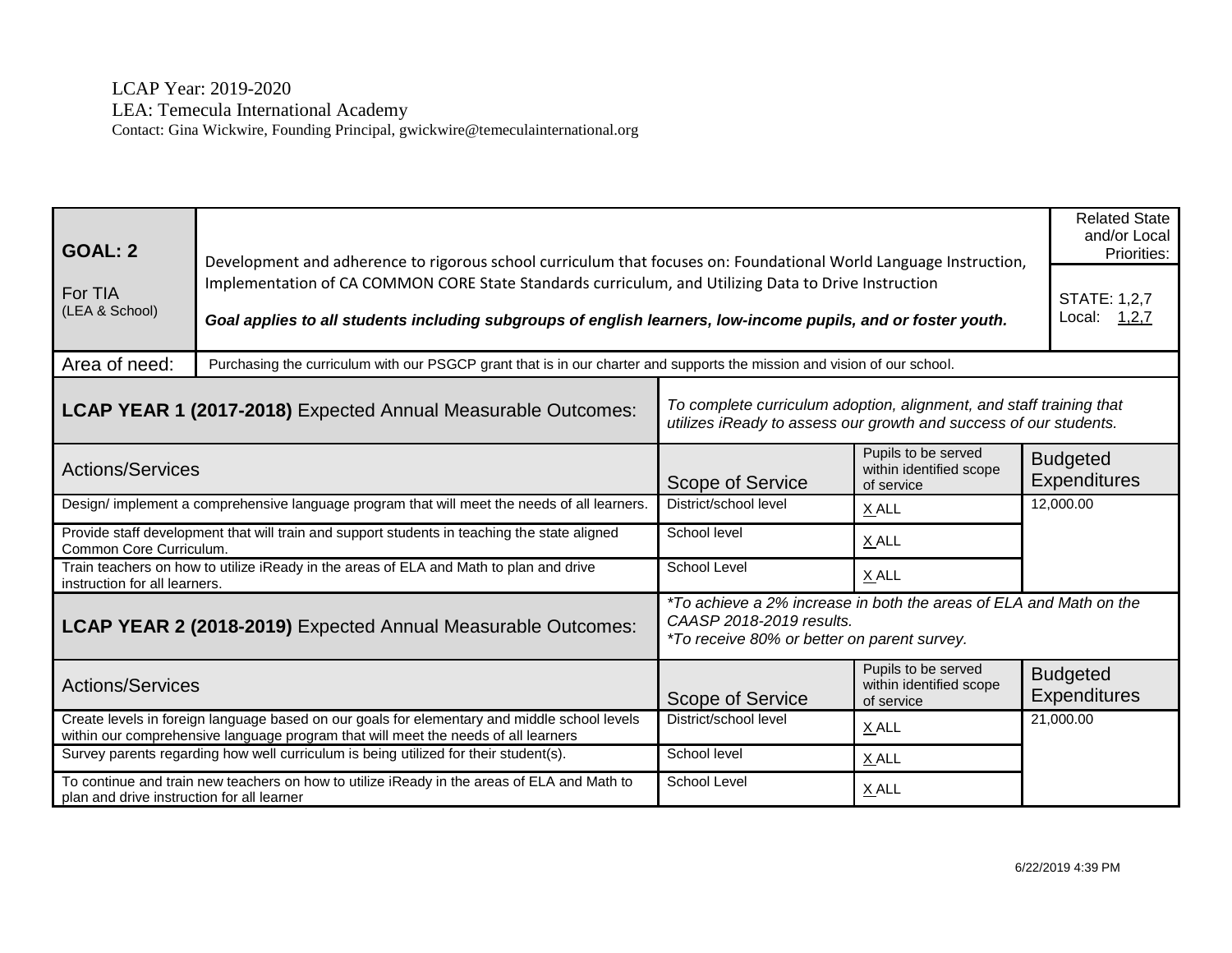#### **Goal 2: LCAP Year 2018-2019 Expected Annual Measurable Outcomes: Goal MET**

*To achieve a 2% increase in both the areas of ELA and Math on the CAASP 2018-2019 results.*

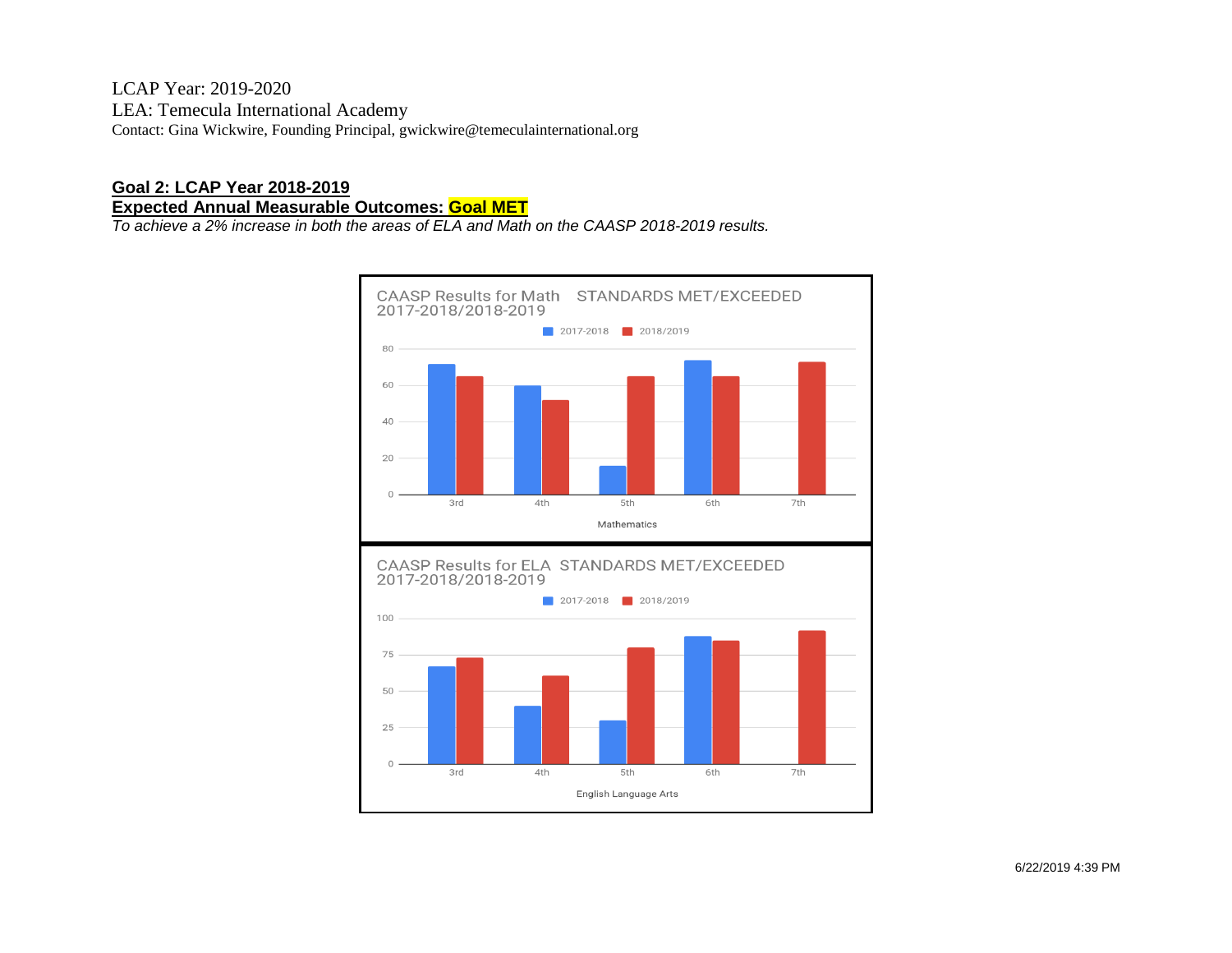#### **Goal 2: LCAP Year 2018=2019 Expected Annual Measurable Outcomes: Goal Met**

*To receive 80% or better on parent survey*



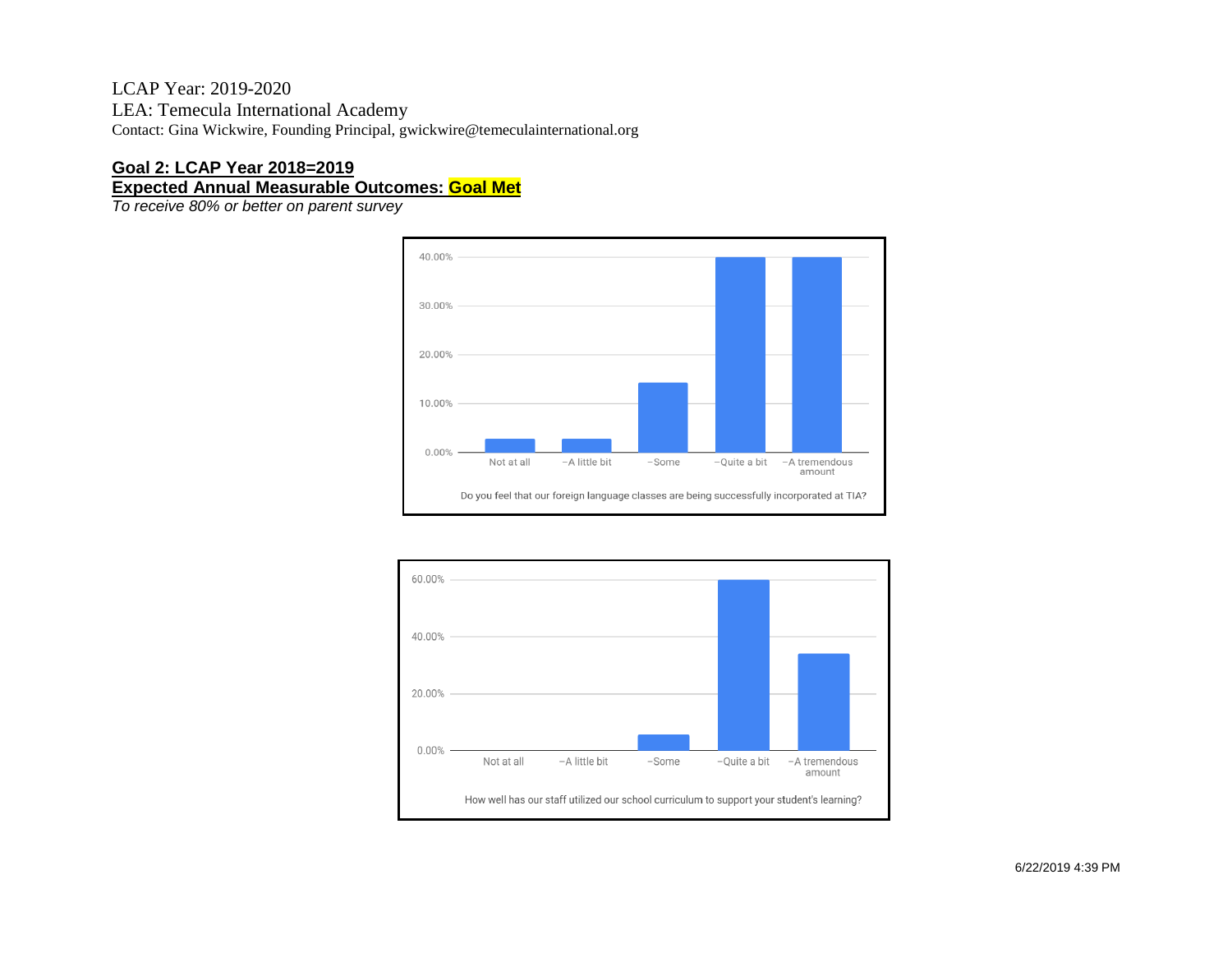| LCAP YEAR 3 (2019-2020) Expected Annual Measurable Outcomes:                                                                                                                                                    | *To achieve a 2% increase in ELA and 5% increase in Math on the<br>CAASP 2017-2018 results.<br>*To receive 80% or better on parent survey.<br>*For teachers to utilize Ready 45 minute/weekly in ELA/MATH |                                                              |                                 |
|-----------------------------------------------------------------------------------------------------------------------------------------------------------------------------------------------------------------|-----------------------------------------------------------------------------------------------------------------------------------------------------------------------------------------------------------|--------------------------------------------------------------|---------------------------------|
| Actions/Services                                                                                                                                                                                                | Scope of Service                                                                                                                                                                                          | Pupils to be served<br>within identified scope<br>of service | <b>Budgeted</b><br>Expenditures |
| To create levels in foreign language based on our goals for elementary and middle school<br>levels within our language program that will meet the needs of all learners.                                        | District/school level                                                                                                                                                                                     | X ALL                                                        | 35,500.00                       |
| Survey parents regarding how well curriculum is being utilized for their student(s).                                                                                                                            | School level                                                                                                                                                                                              | X ALL                                                        |                                 |
| To continue and train new teachers on how to utilize iReady in the areas of ELA and Math and<br>to work with our students to create personalized plans that focus on reaching target goals for<br>all learners. | School Level                                                                                                                                                                                              | X ALL                                                        |                                 |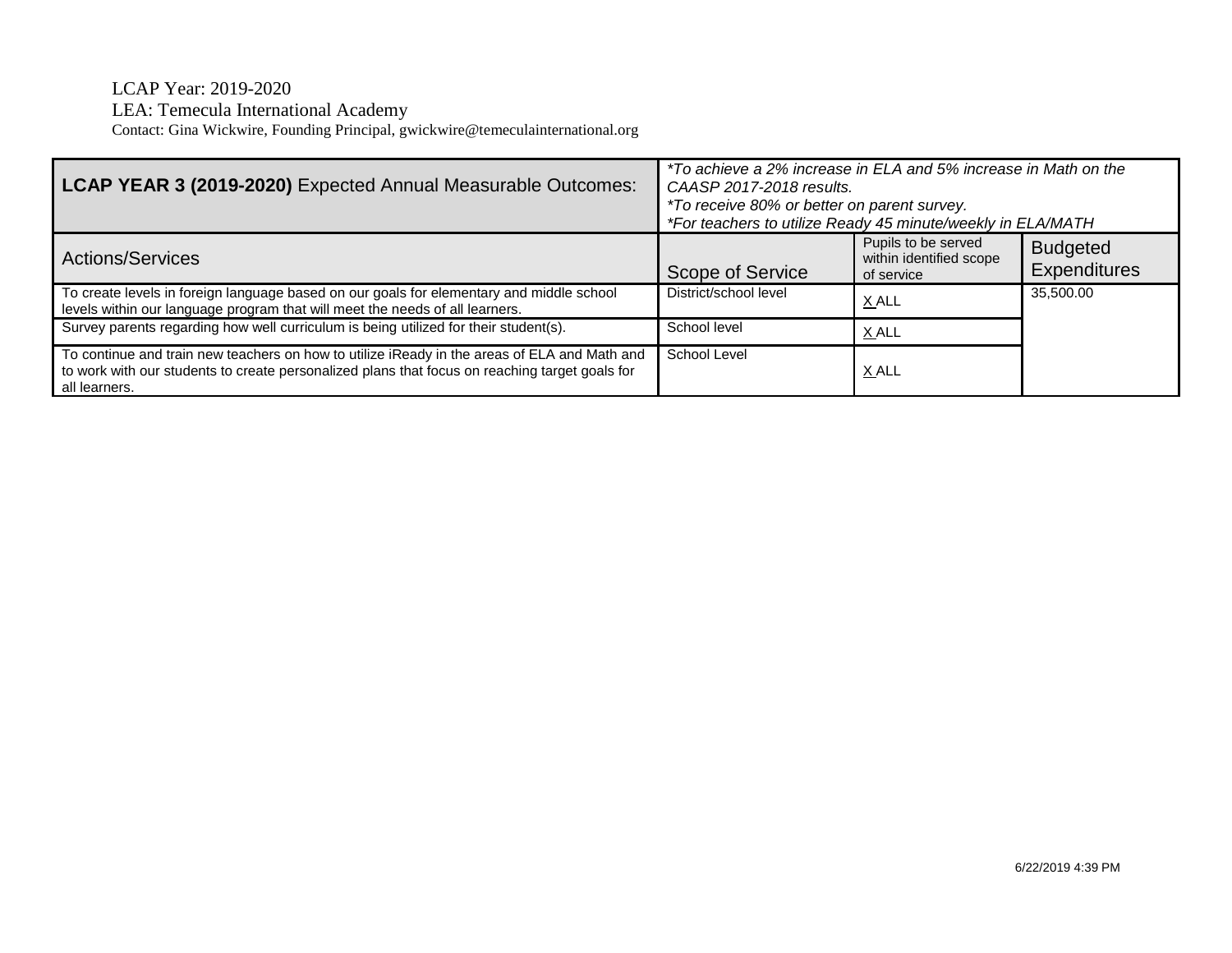| <b>GOAL: 3</b>                                                                                                      | Temecula International will create a school climate that creates a safe learning environment for all learners.                    |                                                                                                                                                                            |                                                              | <b>Related State</b><br>and/or Local<br>Priorities: |
|---------------------------------------------------------------------------------------------------------------------|-----------------------------------------------------------------------------------------------------------------------------------|----------------------------------------------------------------------------------------------------------------------------------------------------------------------------|--------------------------------------------------------------|-----------------------------------------------------|
| For TIA<br>(LEA & School)                                                                                           | Goal applies to all students including subgroups of English learners, low-income pupils, and or foster youth.                     |                                                                                                                                                                            |                                                              | STATE: 3,5,6<br>Local: 3,5,6                        |
| Area of need:                                                                                                       | To create and establish a culture in the first year of opening that lays the foundation for the school climate for years to come. |                                                                                                                                                                            |                                                              |                                                     |
| LCAP YEAR 1 (2017-2018) Expected Annual Measurable Outcomes:                                                        |                                                                                                                                   | To receive 20% of our parents actively involved at TIA                                                                                                                     |                                                              |                                                     |
| <b>Actions/Services</b>                                                                                             |                                                                                                                                   | Scope of Service                                                                                                                                                           | Pupils to be served<br>within identified scope of<br>service | <b>Budgeted</b><br><b>Expenditures</b>              |
| Create a Parent Advisory Committee that is offered to all stakeholders.                                             |                                                                                                                                   | District/school level                                                                                                                                                      | X ALL                                                        | 5,000.00                                            |
| Establish a student leadership program in grades 5 <sup>th</sup> -6 <sup>th</sup>                                   |                                                                                                                                   | School level                                                                                                                                                               | X ALL                                                        |                                                     |
| Hold a parent volunteer meeting and encourage parents to be cleared to volunteer weekly in<br>their child(s) class. |                                                                                                                                   | School Level                                                                                                                                                               | X ALL                                                        |                                                     |
| LCAP YEAR 2 (2018-2019) Expected Annual Measurable Outcomes:                                                        |                                                                                                                                   | To receive 30% of our parents actively involved at TIA.<br>To receive positive feedback that 80% or more feel that TIA is a safe<br>learning environment for all learners. |                                                              |                                                     |
| <b>Actions/Services</b>                                                                                             |                                                                                                                                   | Scope of Service                                                                                                                                                           | Pupils to be served<br>within identified scope of<br>service | <b>Budgeted</b><br><b>Expenditures</b>              |
|                                                                                                                     | To continue and expand our Parent Advisory Committee that is offered to all stakeholders                                          | District/school level                                                                                                                                                      | X ALL                                                        | 4,000.00                                            |
|                                                                                                                     | Establish a student leadership program in grades 4th-7th                                                                          | School level                                                                                                                                                               | X ALL                                                        |                                                     |
| their child(s) class.                                                                                               | Hold a parent volunteer meeting and encourage parents to be cleared to volunteer weekly in                                        | School Level                                                                                                                                                               | X ALL                                                        |                                                     |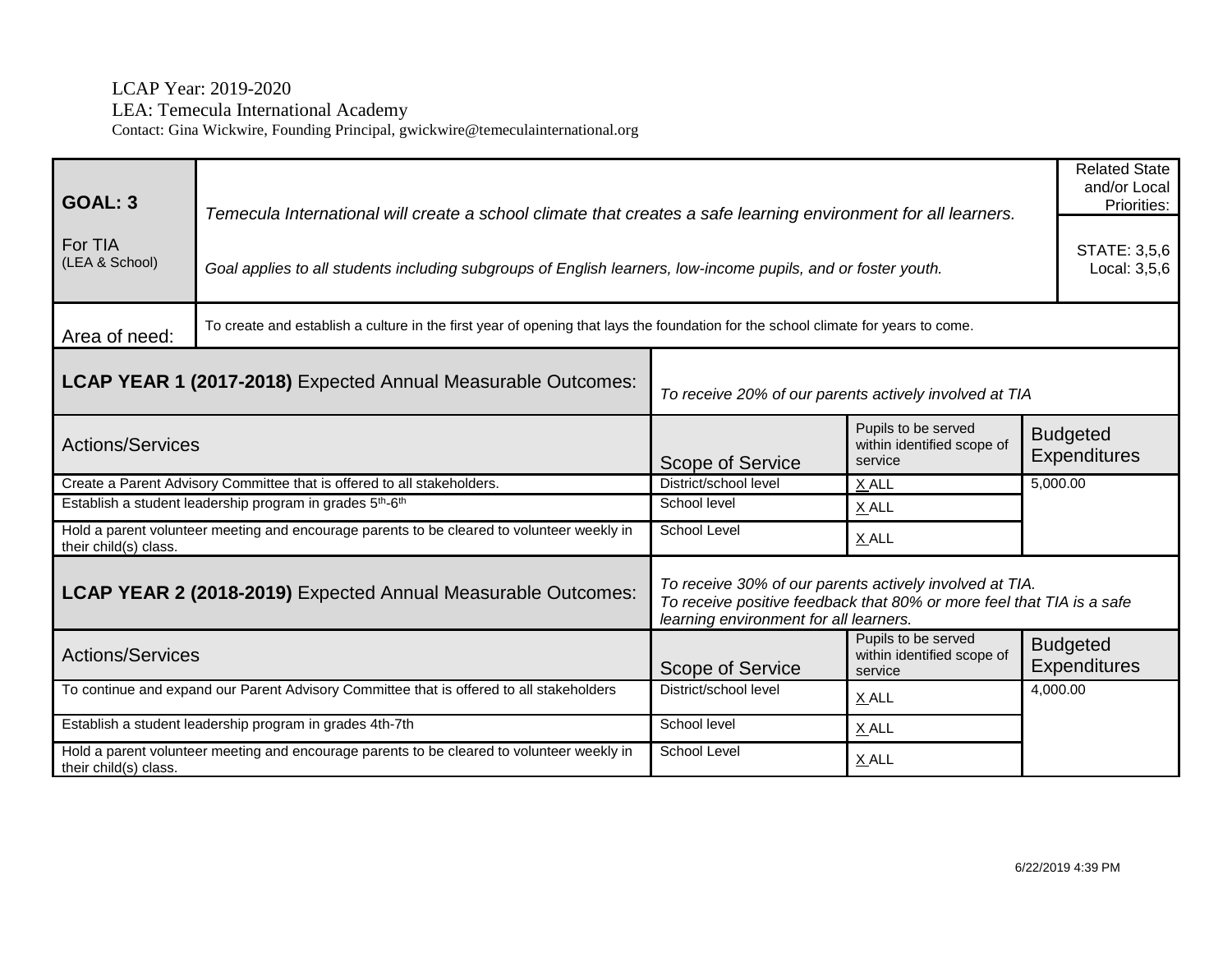#### **Goal 3: LCAP Year 2018-2019 Expected Annual Measurable Outcomes: Goal MET**

*To receive positive feedback that 80% or more feel that TIA is a safe learning environment for all learners*



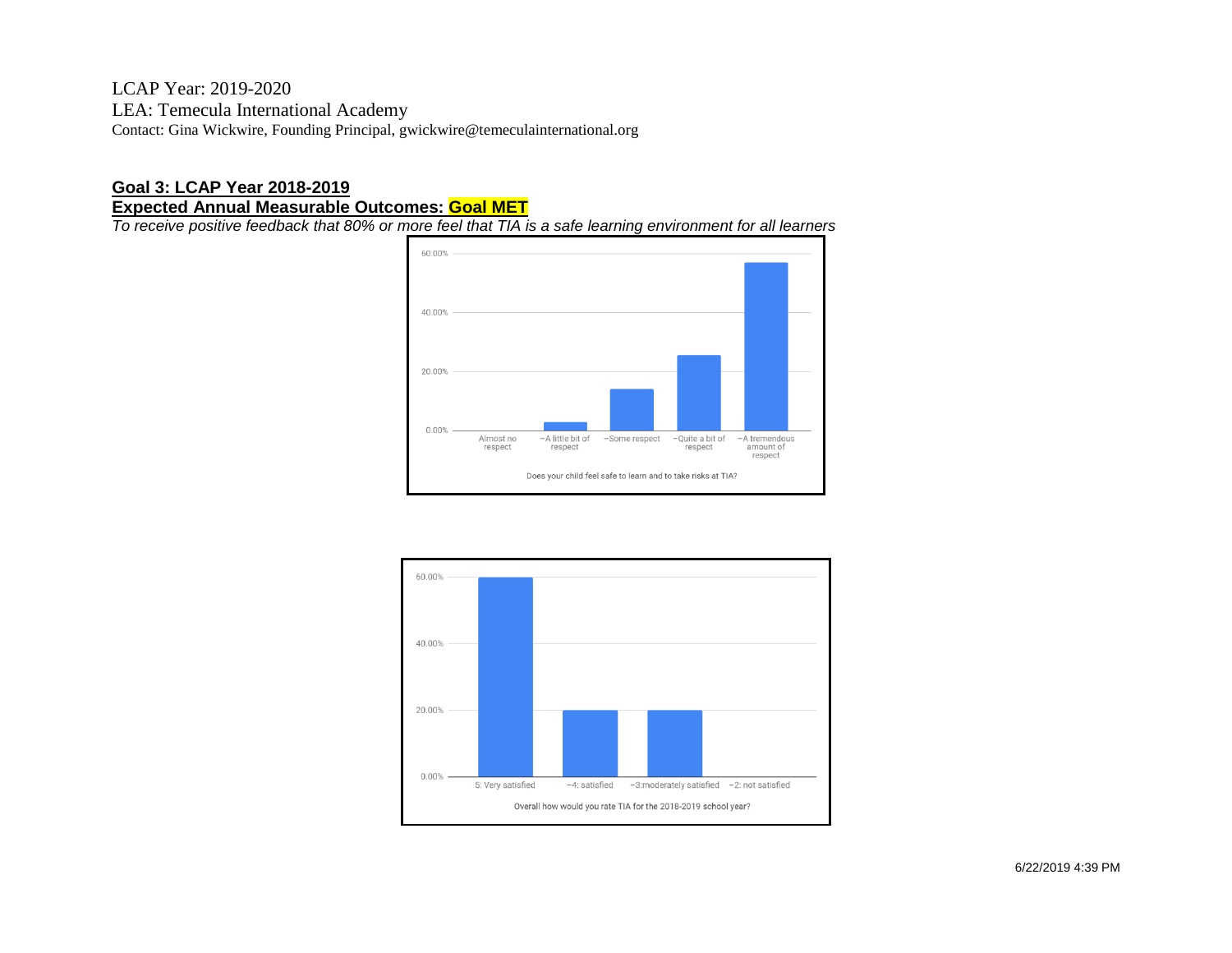| LCAP YEAR 3 (2019-2020) Expected Annual Measurable Outcomes:                                                                                                                | To receive 35% of our parents actively involved at TIA.<br>To receive positive feedback that 85% or more feel that TIA is a safe<br>learning environment for all learners |                                                              |                                        |
|-----------------------------------------------------------------------------------------------------------------------------------------------------------------------------|---------------------------------------------------------------------------------------------------------------------------------------------------------------------------|--------------------------------------------------------------|----------------------------------------|
| <b>Actions/Services</b>                                                                                                                                                     | <b>Scope of Service</b>                                                                                                                                                   | Pupils to be served<br>within identified scope of<br>service | <b>Budgeted</b><br><b>Expenditures</b> |
| To continue and expand our Parent Advisory Committee that is offered to all stakeholders<br>and to create a Parent Booster organization at TIA.                             | District/school level                                                                                                                                                     | X ALL                                                        | 3,000.00                               |
| Establish a student leadership program in grades 4th-8 <sup>th</sup> that meets twice a month together<br>bringing together the two campuses for leadership and government. | School level                                                                                                                                                              | X ALL                                                        |                                        |
| Hold a parent volunteer meeting and encourage parents to be cleared to volunteer weekly in<br>their child(s) class.                                                         | School Level                                                                                                                                                              | <u>X ALL</u>                                                 |                                        |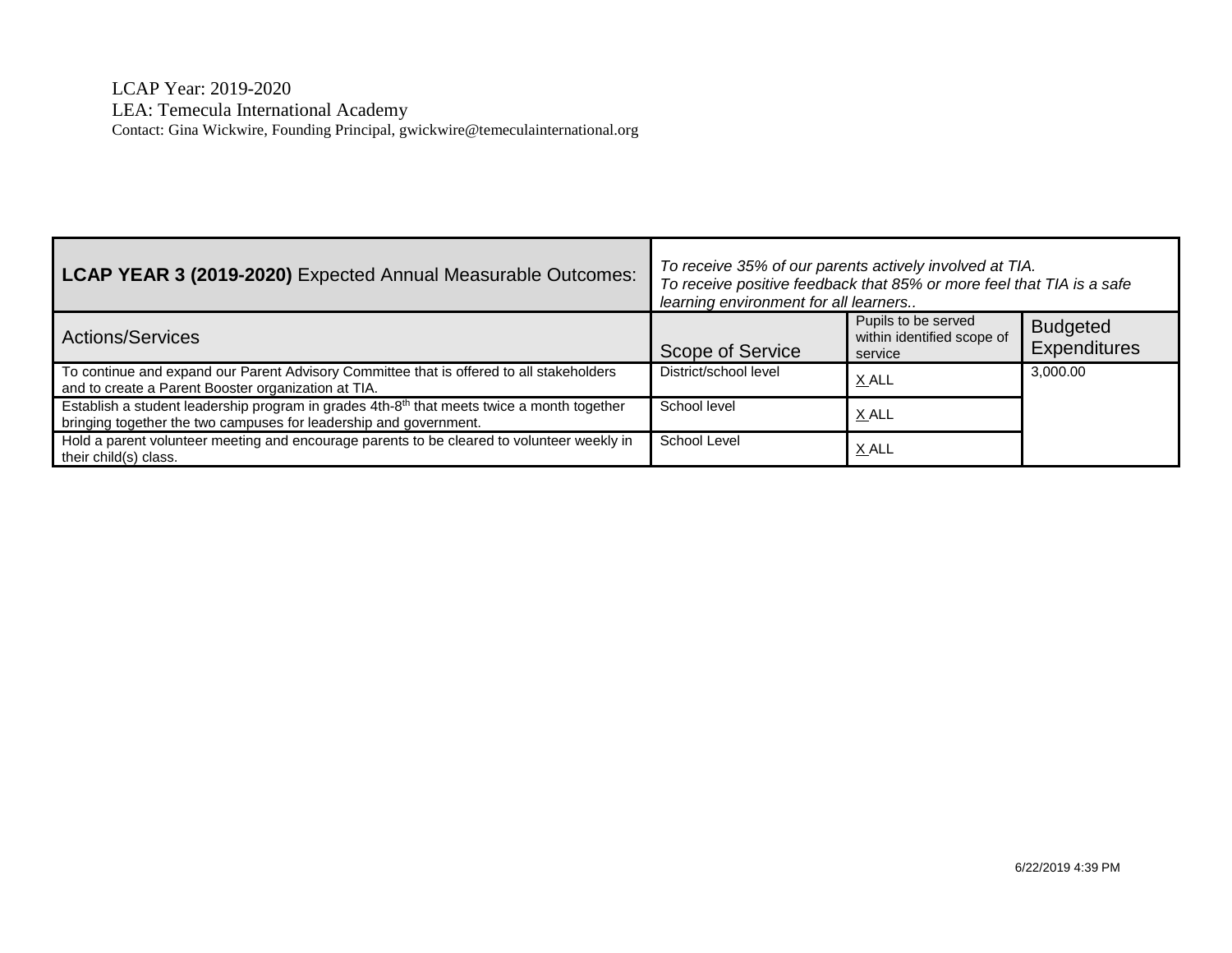# **Section 3: Use of Supplemental and Concentration Grant funds and Proportionality**

A. In the box below, identify the amount of funds in the LCAP year calculated on the basis of the number and concentration of low income, foster youth, and English learner pupils as determined pursuant to 5 CCR 15496(a)(5).

Describe how the LEA is expending these funds in the LCAP year. Include a description of, and justification for, the use of any funds in a districtwide, schoolwide, countywide, or charterwide manner as specified in 5 CCR 15496.

For school districts with below 55 percent of enrollment of unduplicated pupils in the district or below 40 percent of enrollment of unduplicated pupils at a schoolsite in the LCAP year, when using supplemental and concentration funds in a districtwide or schoolwide manner, the school district must additionally describe how the services provided are the most effective use of funds to meet the district's goals for unduplicated pupils in the state and any local priority areas. (See 5 CCR 15496(b) for guidance.)

| Total amount of Supplemental and Concentration grant funds calculated: |  |
|------------------------------------------------------------------------|--|
|                                                                        |  |
|                                                                        |  |
|                                                                        |  |

B. In the box below, identify the percentage by which services for unduplicated pupils must be increased or improved as compared to the services provided to all pupils in the LCAP year as calculated pursuant to 5 CCR 15496(a).

Consistent with the requirements of 5 CCR 15496, demonstrate how the services provided in the LCAP year for low income pupils, foster youth, and English learners provide for increased or improved services for these pupils in proportion to the increase in funding provided for such pupils in that year as calculated pursuant to 5 CCR 15496(a)(7). An LEA shall describe how the proportionality percentage is met using a quantitative and/or qualitative description of the increased and/or improved services for unduplicated pupils as compared to the services provided to all pupils.